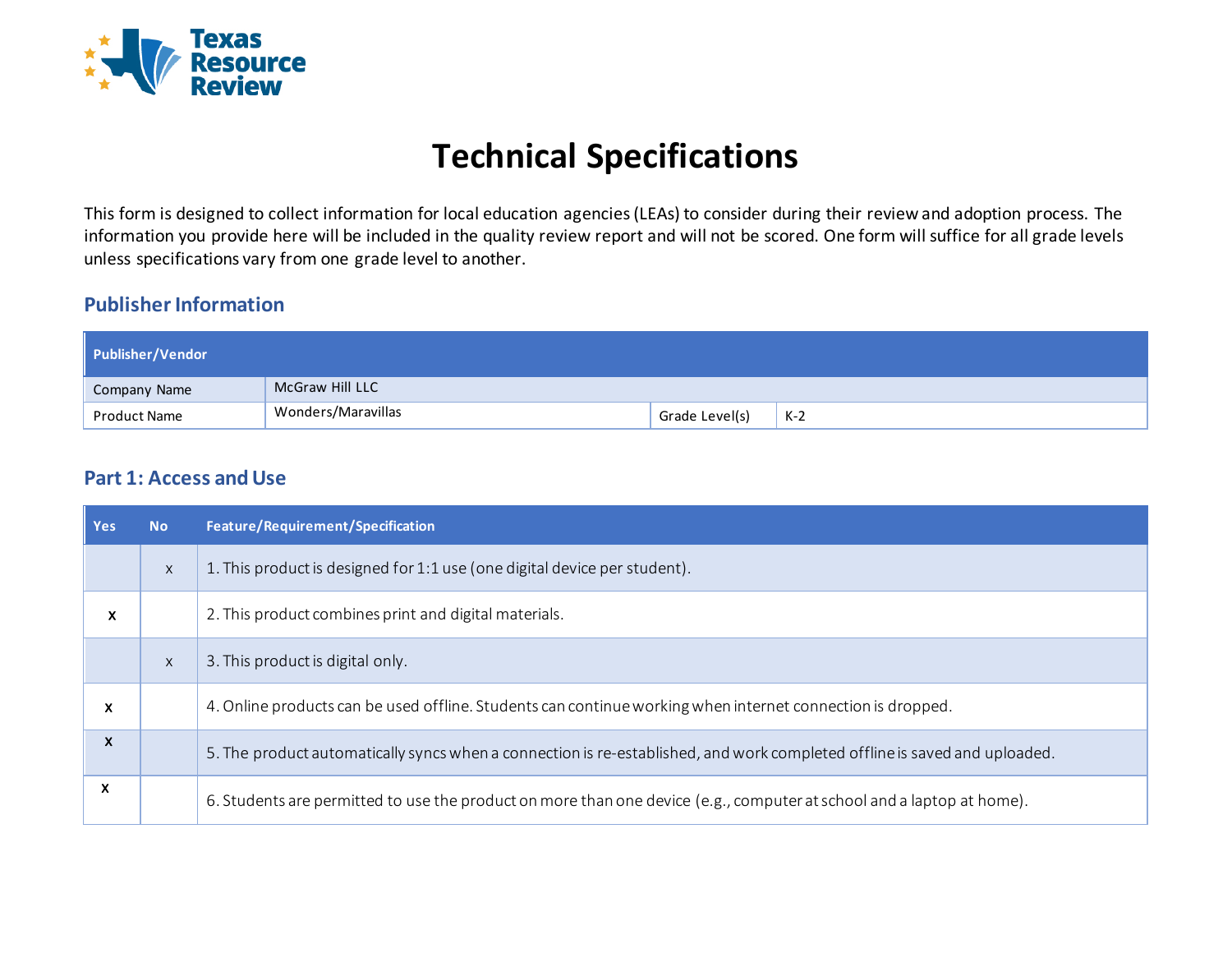| Yes                       | <b>No</b> | Feature/Requirement/Specification                                                                                                                                                                                                                     |
|---------------------------|-----------|-------------------------------------------------------------------------------------------------------------------------------------------------------------------------------------------------------------------------------------------------------|
| $\boldsymbol{\mathsf{x}}$ |           | 7. Single sign-on is supported.                                                                                                                                                                                                                       |
|                           | N/A       | 8. The product uses the Texas Student Data System (TSDS) with unique IDs for students and staff.                                                                                                                                                      |
| $\boldsymbol{\mathsf{X}}$ |           | 9. Other accounts can be created for support staff.                                                                                                                                                                                                   |
|                           | X         | 10. Content is exportable. If yes, specify formats: Digital content is meant to be used within the ConnectED Platform                                                                                                                                 |
| $\mathsf{x}$              | X         | 11. Content is printable. There is a mix of Printable and Permissioned materials                                                                                                                                                                      |
|                           | $\times$  | 12. Content is presented in e-book format. If yes, specify formats: Student eBooks are presented in a custom ebook shell with many<br>features.                                                                                                       |
| $\boldsymbol{\mathsf{X}}$ |           | 13. The product has embedded videos. If yes, specify format, average file size, and number of videos.<br>File Format: Avg. Size: ___ Number: ____ Some videos are present. And they are crafted to work within standards minimum<br>browser settings. |
| $\boldsymbol{\mathsf{x}}$ |           | 14. The product contains animations. Some animations are present.                                                                                                                                                                                     |
|                           | X         | 15. The product contains simulations. If yes, specify formats:                                                                                                                                                                                        |
| $\mathsf{x}$              |           | 16. The product contains embedded assessments. If yes, describe assessment format, location, and compatibility with an external<br>learning management system.                                                                                        |
|                           |           | The online Assessment systems is a custom MHE system. It has limited compatibility/options.                                                                                                                                                           |
| $\boldsymbol{\mathsf{x}}$ |           | 17. The product platform allows for digital objects (e.g., text, video, simulations, etc.) to be divided and tagged with keywords and<br>standards. All materials are already tagged and searchable via a variety of filters.                         |

## **Part 2: Compatibility**

| Please complete the table below, marking the box in the second column for each compatible device and noting the oldest and newest associated operating systems<br>for that device. |                                        |                                                     |                                           |  |  |  |
|------------------------------------------------------------------------------------------------------------------------------------------------------------------------------------|----------------------------------------|-----------------------------------------------------|-------------------------------------------|--|--|--|
| Device Type                                                                                                                                                                        | Mark box if<br>device is<br>compatible | <b>Oldest operating</b><br>system/version supported | Newest operating system/version supported |  |  |  |
| <b>PC</b>                                                                                                                                                                          | ⊠                                      |                                                     |                                           |  |  |  |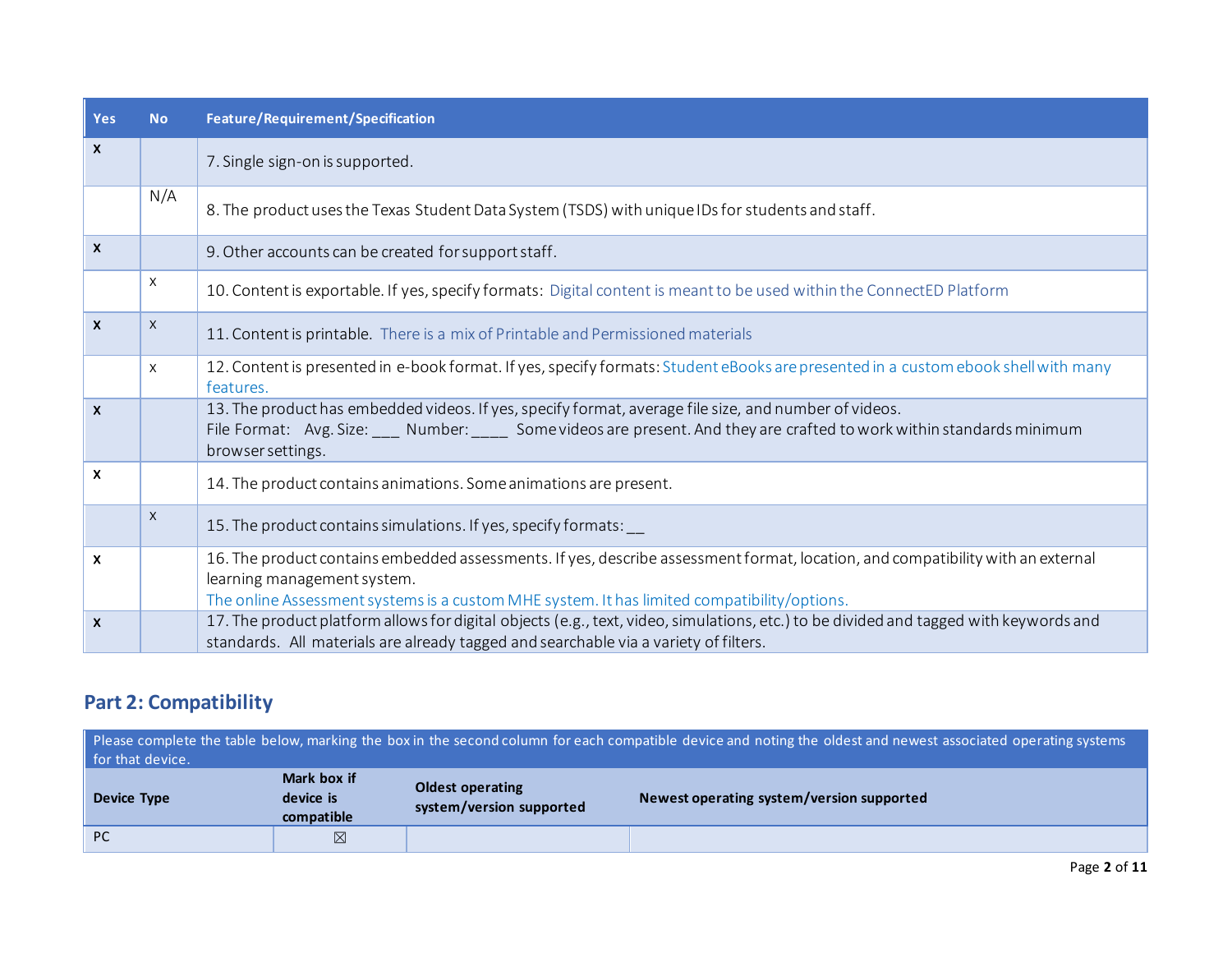Please complete the table below, marking the box in the second column for each compatible device and noting the oldest and newest associated operating systems  $\parallel$  for that device.

| <b>Device Type</b>     | Mark box if<br>device is<br>compatible | <b>Oldest operating</b><br>system/version supported | Newest operating system/version supported |
|------------------------|----------------------------------------|-----------------------------------------------------|-------------------------------------------|
| Windows Tablet         | $\boxtimes$                            |                                                     |                                           |
| Mac                    | $\boxtimes$                            |                                                     |                                           |
| iPhone                 | $\Box$                                 |                                                     |                                           |
| iPad                   | $\boxtimes$                            |                                                     |                                           |
| Android phone          | $\Box$                                 |                                                     |                                           |
| Android tablet         | $\boxtimes$                            |                                                     |                                           |
| Chromebook             | $\boxtimes$                            |                                                     |                                           |
| Kindle Fire            | $\Box$                                 |                                                     |                                           |
| Kindle, other          | $\Box$                                 |                                                     |                                           |
| Nook                   | $\Box$                                 |                                                     |                                           |
| Other e-reader         | $\Box$                                 |                                                     |                                           |
| Interactive whiteboard | $\boxtimes$                            |                                                     |                                           |

| Compatibility - Browser and Operating System |  |
|----------------------------------------------|--|
|----------------------------------------------|--|

| Compatibility - Browser and Operating System                                                 |    |  | Leave 'X' if Applicable |       |       |         |       |                         |    |                |              |              |  |  |  |
|----------------------------------------------------------------------------------------------|----|--|-------------------------|-------|-------|---------|-------|-------------------------|----|----------------|--------------|--------------|--|--|--|
| Oldest supported<br>Newest supported<br><b>Browser</b><br>browser version<br>browser version |    |  |                         |       |       |         |       | <b>Operating System</b> |    |                |              |              |  |  |  |
|                                                                                              |    |  | Mac OS X                |       |       | Windows |       |                         |    | Linux          | Chromium     | N/A          |  |  |  |
|                                                                                              |    |  | 10.10                   | 10.11 | 10.12 | 10.13   | 10.14 | 10.15                   | XP | $\overline{7}$ | 8.1          | 10           |  |  |  |
| Chrome                                                                                       | 69 |  | $\mathsf{X}$            |       |       |         |       |                         |    | $\times$       | $\mathsf{X}$ | $\mathsf{X}$ |  |  |  |
| Firefox                                                                                      | 59 |  |                         |       |       |         |       |                         |    |                |              |              |  |  |  |
| Safari                                                                                       | 9  |  |                         |       |       |         |       |                         |    |                |              |              |  |  |  |
| Edge                                                                                         | 13 |  |                         |       |       |         |       |                         |    |                |              |              |  |  |  |
| Other: Internet Explorer                                                                     | 11 |  |                         |       |       |         |       |                         |    |                |              |              |  |  |  |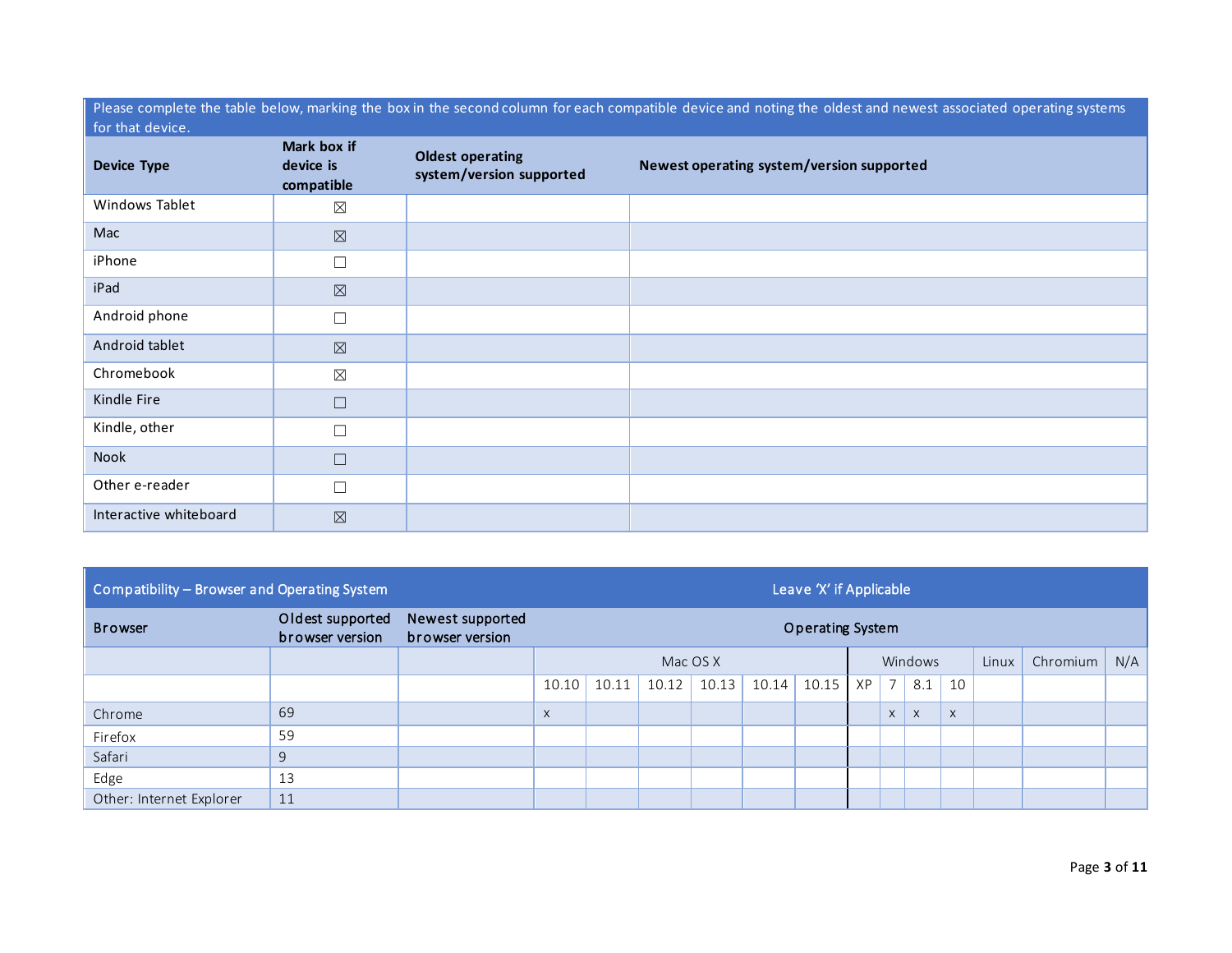NOTE – the Full ConnectED System requirements have been added to the end of this document.

### **Part 3: Product Format, Installation Requirements, and Support**

| <b>Yes</b> | <b>No</b>    | <b>Feature/Requirement/Specification</b>                                                                                                                                                                                        | <b>Additional Information</b>            |
|------------|--------------|---------------------------------------------------------------------------------------------------------------------------------------------------------------------------------------------------------------------------------|------------------------------------------|
|            | $\mathsf{x}$ | 1. Browser-based online: Continuous internet connection required.                                                                                                                                                               | Content can be downloaded for later use. |
|            | X            | 2. Plug-ins are required. If yes, list required plug-ins.                                                                                                                                                                       |                                          |
| X          |              | 3. Downloaded to individual device: One-time internet connection required.                                                                                                                                                      |                                          |
|            | X            | 4. Installed on LAN (district or school server): No internet connection required for teachers,<br>students, or other users.                                                                                                     |                                          |
|            | $\mathsf{x}$ | 5. Infrastructure and software licensing are required. If yes, list requirements and specify if<br>set-up support is provided.                                                                                                  |                                          |
|            | X            | 6. Server configuration is required. If yes, list requirements and specify if set-up support is<br>provided.                                                                                                                    |                                          |
|            | $\mathsf{x}$ | 4. Installed on individual computer (from DVD, flash drive, etc.): No internet connection<br>required. If yes, estimate time per device required for setup; indicate if support is provided<br>and if local IT staff is needed. |                                          |
|            | X            | 5. The product supports deployment through Mobile Device Management (MDM) systems?                                                                                                                                              |                                          |
| X          |              | 6. Technical support is provided to districts during initial set-up and deployment. If yes,<br>specify type of support provided.                                                                                                | MHE Technical Support is available       |
| x          |              | 7. Technical support is provided during duration of contract. If yes, specify type of support<br>provided.                                                                                                                      | MHE Technical Support is available       |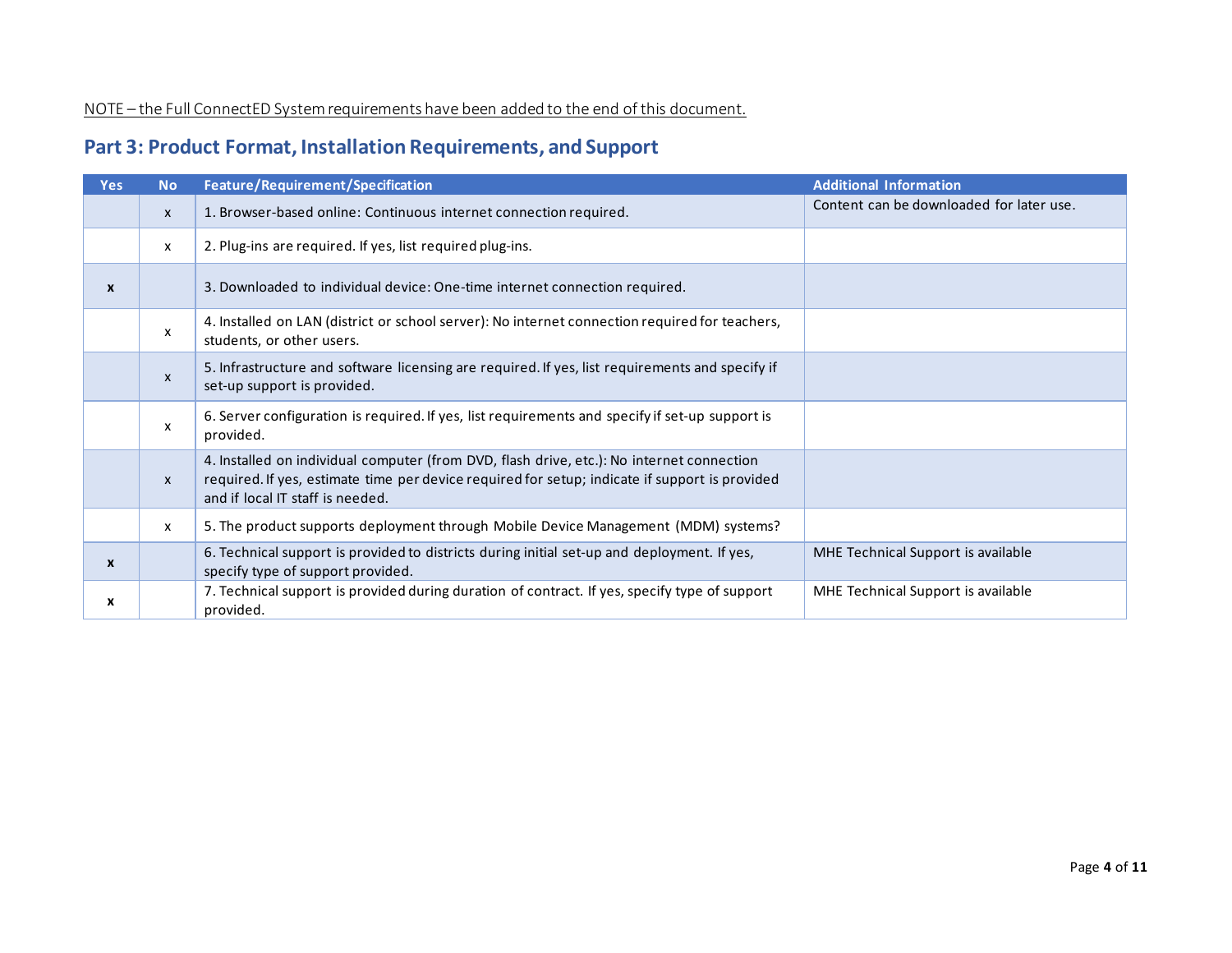## **Part 4: Data Security, Access, and Privacy**

| <b>Yes</b>                | <b>No</b> |                                                                                                                                                                                         | <b>Additional Information</b>                                                                                                                                                                                                                                                                                                                                                                                                                                                                                                                                                                                                                                                                                                                                                               |
|---------------------------|-----------|-----------------------------------------------------------------------------------------------------------------------------------------------------------------------------------------|---------------------------------------------------------------------------------------------------------------------------------------------------------------------------------------------------------------------------------------------------------------------------------------------------------------------------------------------------------------------------------------------------------------------------------------------------------------------------------------------------------------------------------------------------------------------------------------------------------------------------------------------------------------------------------------------------------------------------------------------------------------------------------------------|
| $\boldsymbol{\mathsf{X}}$ |           | 1. Login authentication uses district protocols to establish common usernames and<br>passwords If yes, indicate if TSDS staff/student unique ID is used, or if other please<br>specify. | McGraw-Hill Education currently integrates<br>with multiple Federated standards including,<br>but not limited to, SAML, LTI and OAuth. We<br>are also committed to working with districts<br>to develop suitable integration solutions that<br>meet individualized needs. All material can be<br>accessed from our platform with a single<br>username and password and our platform<br>can be integrated with APS LMS or SIS for<br>seamless ease of use.<br>Additionally, our platform maintains its own<br>Identity<br>Management<br>system<br>for<br>authentication purposes. Should single-sign-<br>on be utilized, your organization will be able<br>to utilize whichever technologies you deem<br>appropriate for authentication. We will work<br>with you on your integration needs. |
| $\boldsymbol{\mathsf{x}}$ |           | 2. Passwords can be reset without assistance from technical staff.                                                                                                                      |                                                                                                                                                                                                                                                                                                                                                                                                                                                                                                                                                                                                                                                                                                                                                                                             |
| $\boldsymbol{\mathsf{x}}$ |           | 3. Personally identifying student data is recorded by the product. If yes, list required<br>and optional data fields.                                                                   | We collect personal information that we use<br>to provide, maintain and improve the solution.<br>Personal information in transit is protected via<br>SSI/TLS1.2 and secure ftp, while data at rest is<br>protected via hashing and AES-256 bit<br>encryption, and is stored within RMS and IDM<br>databases.<br>The following student PII is collected during<br>the registration process and required to<br>support basic access and functionality:                                                                                                                                                                                                                                                                                                                                        |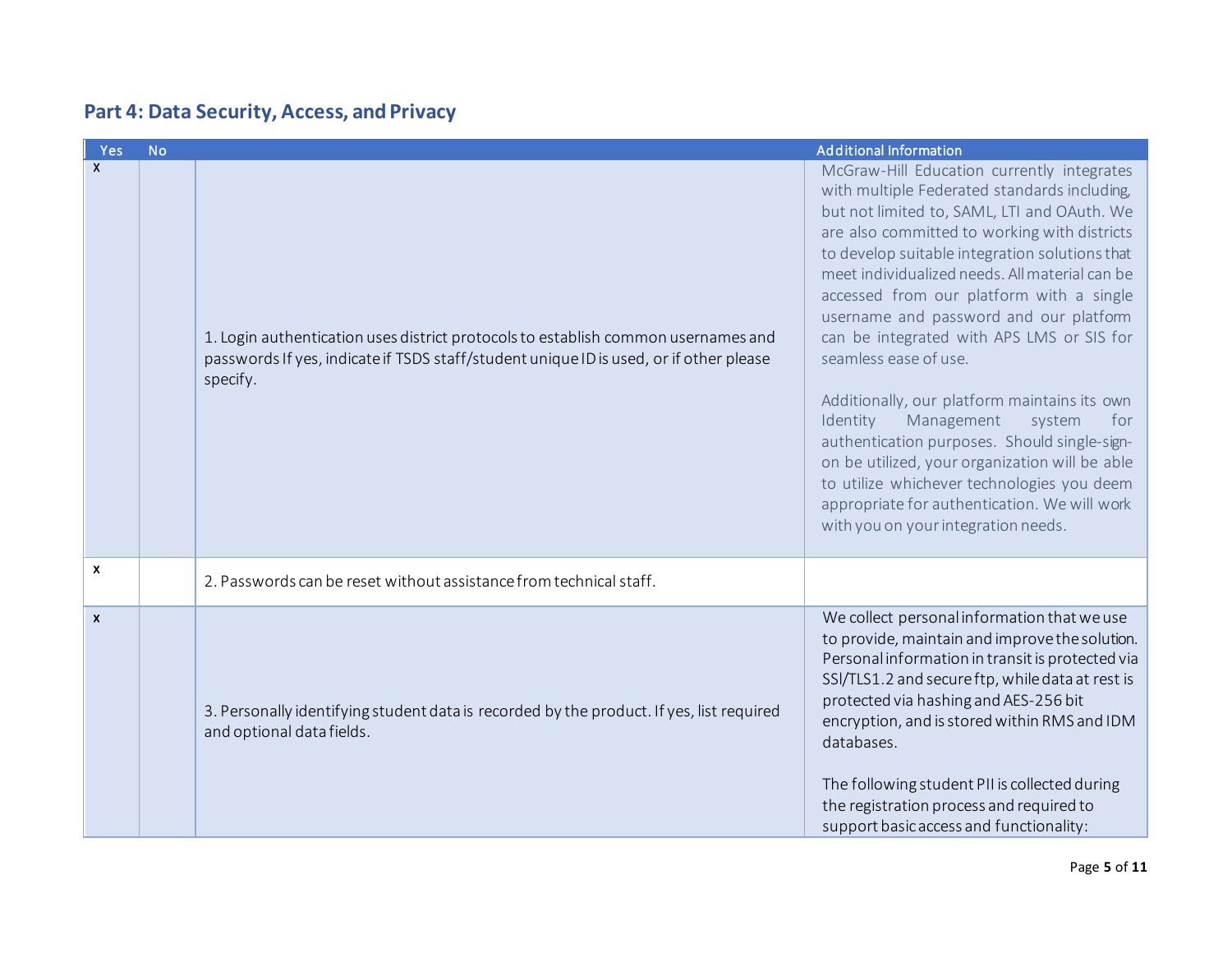| Yes | <b>No</b> | <b>Additional Information</b>                                                                                                                                                                                                                                                                                                                                                                                                                      |
|-----|-----------|----------------------------------------------------------------------------------------------------------------------------------------------------------------------------------------------------------------------------------------------------------------------------------------------------------------------------------------------------------------------------------------------------------------------------------------------------|
|     |           | First and Last Name<br>Username and Password<br>$\bullet$<br>StudentID<br>$\bullet$<br>Email (optional)<br>$\bullet$<br>Phone Number (optional)<br>$\bullet$<br>Middle Initial (optional)<br>Gender (optional)<br>Date of Birth (optional)<br>$\bullet$<br>Place of Birth (optional)<br>$\bullet$<br>Ethnicity or Race (optional)<br>Public School Residence Status<br>(optional)                                                                  |
|     |           | Additional information is collected to manage<br>students at the institution account level<br>including:<br>When students register, they are<br>$\bullet$<br>assigned to an institution account.<br>Associated information includes<br>account ID, institution name, and<br>location information<br>Course information is associated<br>with students when they are<br>assigned to a course which<br>includes class ID, grade level and<br>teacher |
|     |           | Finally, as students use the platform, additional<br>information is collected:<br>Student input, such as content<br>$\bullet$<br>interactions, is collected in order to<br>provide the content to the students<br>and report on progress to the<br>teacher. This information is also                                                                                                                                                               |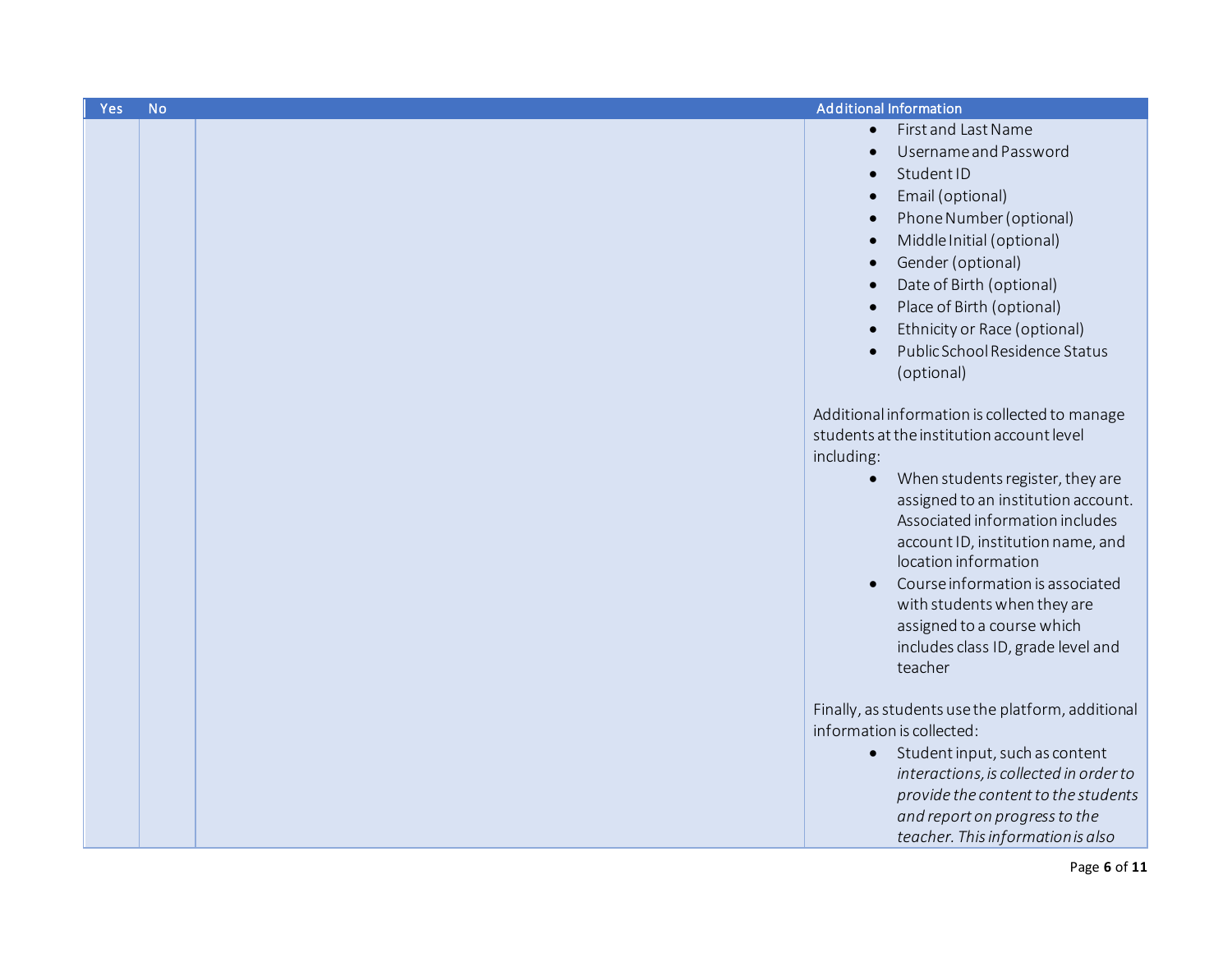| Yes                       | <b>No</b> |                                                                                                                                           | <b>Additional Information</b>                                                                                                                                                                                                                                                                              |
|---------------------------|-----------|-------------------------------------------------------------------------------------------------------------------------------------------|------------------------------------------------------------------------------------------------------------------------------------------------------------------------------------------------------------------------------------------------------------------------------------------------------------|
| $\boldsymbol{\mathsf{x}}$ |           | 4. Student data (e.g., roster changes, contact information, etc.) is automatically updated. If                                            | used to maintain and improve the<br>service<br>Technical information such as browser, device<br>type, operating system, IP address, page views,<br>etc. is collected and used to maintain and<br>improve the service<br>If single sign-on and automated rostering is                                       |
|                           |           | yes, specify frequency and if automatically exported from SIS, or indicate who is responsible<br>for student data export.                 | implemented, we offer a nightly file upload<br>process.                                                                                                                                                                                                                                                    |
| $\boldsymbol{\mathsf{x}}$ |           | 5. Location of student data stored by the product fully disclosed.                                                                        | McGraw Hill digital products are hosted from<br>our state-of-the-art facility in East Windsor,<br>New Jersey. Constructed in 2007, the East<br>Windsor Data Center is located within a<br>300,000 square foot structure located in the<br>South building of the 148 Princeton-<br>Hightstown Road complex. |
| $\boldsymbol{x}$          |           | 6. Student data is purged after use by the product and is fully disclosed and verified. If yes,<br>indicate how and when.                 | We are implementing a rolling three year<br>retention period (after last login). We can<br>always purge via written request.                                                                                                                                                                               |
| $\mathsf{x}$              |           | 7. Student data can be purged by the district at any time.                                                                                | "Yes" but they need to request via writing or<br>our online request form:<br>https://www.mheducation.com/privacy/privac<br>y-request-form                                                                                                                                                                  |
| $\boldsymbol{\mathsf{x}}$ |           | 8. Data is encrypted in transit. If yes, indicate which protocols are supported.                                                          | Personal information in transit is protected via<br>SSI/TLS1.2 and secure ftp.                                                                                                                                                                                                                             |
| $\boldsymbol{\mathsf{x}}$ |           | 9. Data elements are encrypted at rest (i.e., in a database or file system) If yes, specify which<br>data elements are encrypted.         | Data at rest is protected via hashing and AES-<br>256 bit encryption, and is stored within RMS<br>and IDM databases.                                                                                                                                                                                       |
| X                         |           | 10. The student data privacy pledge has been agreed upon. Please providelink to verifying<br>document and/or your student privacy policy. | Yes - McGraw-Hill signed the pledge:<br>https://studentprivacypledge.org/signa<br>$\bullet$<br>tories/                                                                                                                                                                                                     |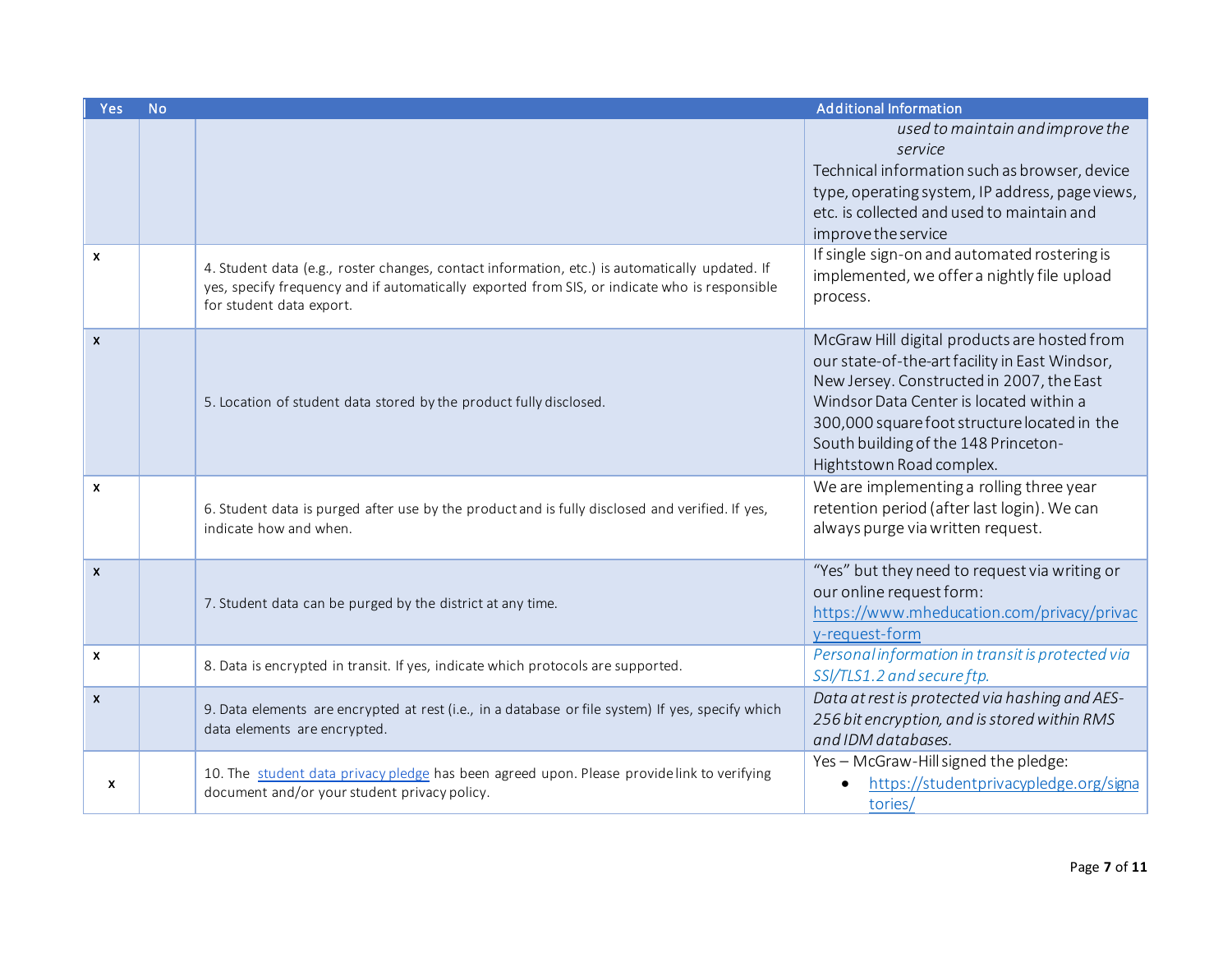| <b>Yes</b>   | <b>No</b>                 |                                                                                                                                                           | <b>Additional Information</b>                                                                                                                                                                                                                                                                                                                                                                              |
|--------------|---------------------------|-----------------------------------------------------------------------------------------------------------------------------------------------------------|------------------------------------------------------------------------------------------------------------------------------------------------------------------------------------------------------------------------------------------------------------------------------------------------------------------------------------------------------------------------------------------------------------|
|              |                           |                                                                                                                                                           | https://www.mheducation.com/privac<br>y.end-user.html                                                                                                                                                                                                                                                                                                                                                      |
| $\mathsf{x}$ |                           | 11. The product conforms with FERPA regulations.                                                                                                          |                                                                                                                                                                                                                                                                                                                                                                                                            |
|              | $\times$                  | 12. A third-party has evaluated the product for FERPA compliance. If yes, provide a link to the<br>report.                                                | We do not have a third-party audit of FERPA<br>compliance. We do comply.                                                                                                                                                                                                                                                                                                                                   |
|              | $\times$                  | 13. The product employs rule-based security. If yes, provide a link to detailed information and<br>supporting documents.                                  | We maintain a hierarchical, role-based security<br>model in support of offered services. Access to<br>personal information retained in the system is<br>strictly limited to those with an operational<br>need to know. Further, access to specific<br>information is restricted to the limited<br>functional need of the individual accessing the<br>information based on their role and assigned<br>task. |
| $\mathbf{x}$ |                           | 14. The product allows registration or data collection from children under the age of 13. If yes,<br>provide a link to the COPPA Safe Harbor certificate. | Yes, but we do not have a COPPA Safe Harbor<br>certificate. These are not required by law.<br>McGraw-Hill receives permission from the<br>school district "in loco parentis" to collect<br>personal information of students under the<br>age of 13                                                                                                                                                         |
|              | $\boldsymbol{\mathsf{X}}$ | 15. The product allows a download of LEA-generated data (including usage data) without<br>manual intervention by product staff.                           |                                                                                                                                                                                                                                                                                                                                                                                                            |

# **Part 5: Additional Technology Specifications**

| Learning Management System (LMS)                                                          | <b>Blackboard</b> | Canvas | Eduphoria | Google<br>Classroom | <b>ItsLearning</b> | Moodle | Schoolology | Other:<br>Please list<br>below |
|-------------------------------------------------------------------------------------------|-------------------|--------|-----------|---------------------|--------------------|--------|-------------|--------------------------------|
| Is the product configured to work with one<br>or more specific LMS? Check all that apply. |                   |        |           |                     |                    |        |             |                                |

O ther LMSs: \_\_\_ \_\_\_\_\_\_\_\_\_\_\_\_\_\_\_\_\_\_\_\_\_\_\_\_\_\_\_\_\_\_\_\_\_\_\_\_\_\_\_\_\_\_\_\_\_\_\_\_\_\_\_\_\_\_\_\_\_\_\_\_\_\_\_\_\_\_\_\_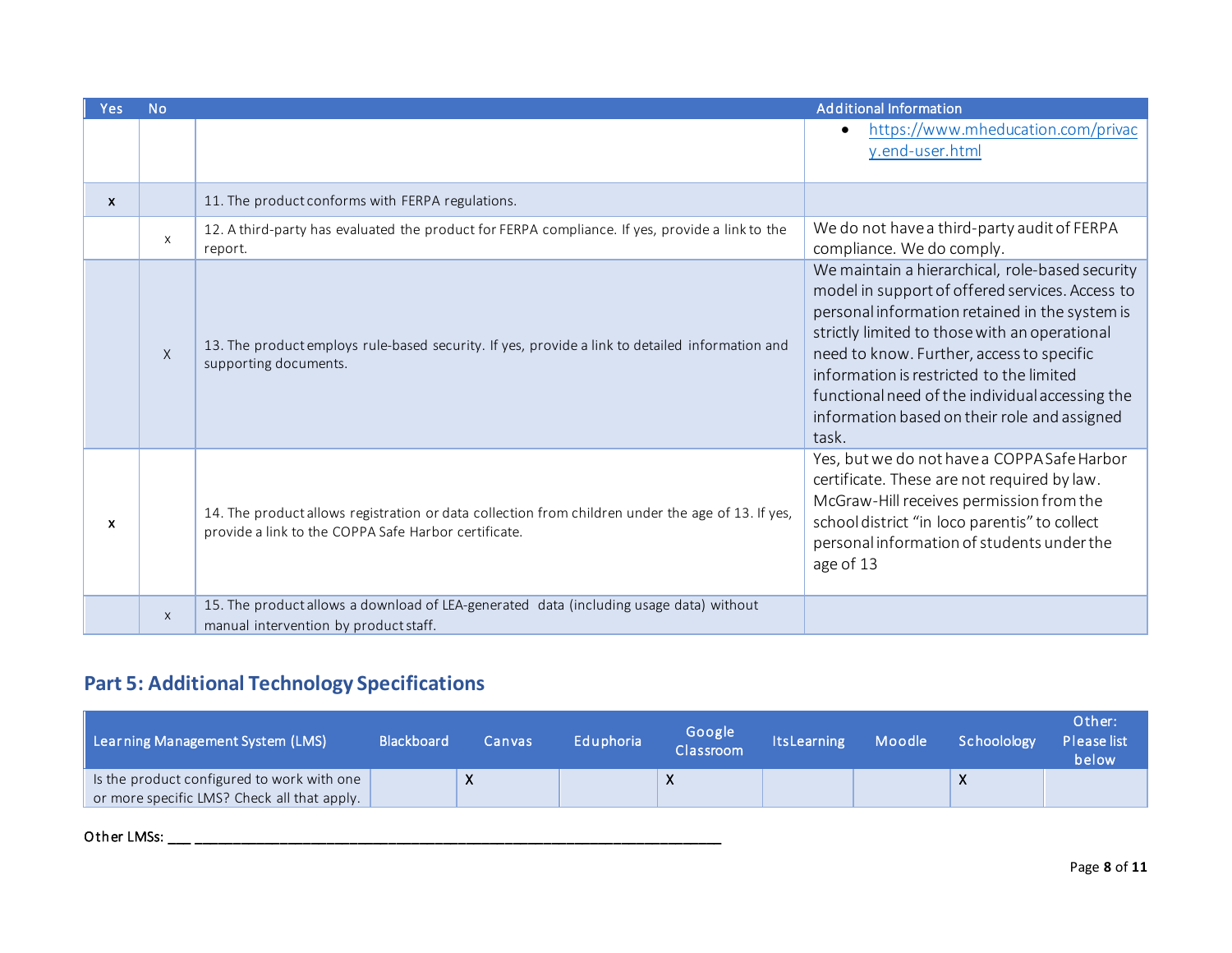| Standards Compliance                                                                   | <b>CEDS</b> | <b>EDUPUB</b> | Ed-Fi | Xapi | IMS Global | Other:<br>Please list below |
|----------------------------------------------------------------------------------------|-------------|---------------|-------|------|------------|-----------------------------|
| Is the product compliant with one or more specific standards?<br>Check all that apply. |             |               |       |      | $\lambda$  |                             |

#### O ther standards:  $\Box$

| ll IMS Global Standards                         | OneRoster |              | A D I D. | Caliper <sup>1</sup> |
|-------------------------------------------------|-----------|--------------|----------|----------------------|
| If IMS Global was selected above, check all the | $\lambda$ | $\mathbf{v}$ |          |                      |
| standards that apply to this product.           |           |              |          |                      |

Is this product IMS Certified? If so, list the standards under which it is certified: \_\_\_LTI v1.0, v1.1; OneRoster v1.0, v1.1; QTI v2.1; TCC v 1.2,  $v1.3$ 

#### McGraw-Hill System Requirements

#### **Browsers**

In order to use all functions of McGraw-Hill digital programs effectively, you must use an updated web browser. We currently support the following browsers and versions:

- [Google Chrome 69+](https://www.google.com/chrome/index.html)
- [Mozilla Firefox 59+](http://www.mozilla.org/en-US/firefox/new/)
- [Internet Explorer 11+](http://windows.microsoft.com/en-us/internet-explorer/products/ie/home)
- [Apple Safari 9+](http://www.apple.com/safari/)\*
- [Microsoft Edge 13+](https://www.microsoft.com/en-us/windows/microsoft-edge)

You can see your browser's version in the Help/About menu. If your browser has a lower version number than listed above, you'll need to upgrade. You can use one of the links aboveto download the latest version of your desired browser.

*\*In newer versions of Safari, there is a default privacy setting that may prevent the launch of courseware resources in McGrawHill products. For now, to prevent these issues, access the* Safari *menu, select* Preferences*from the drop-down, and then select the*Privacy *option. Uncheck the box next to* Prevent cross-site tracking *and close out of the window. McGraw-Hill is aware of this issue and is working to deploy changes to our products that will ensure*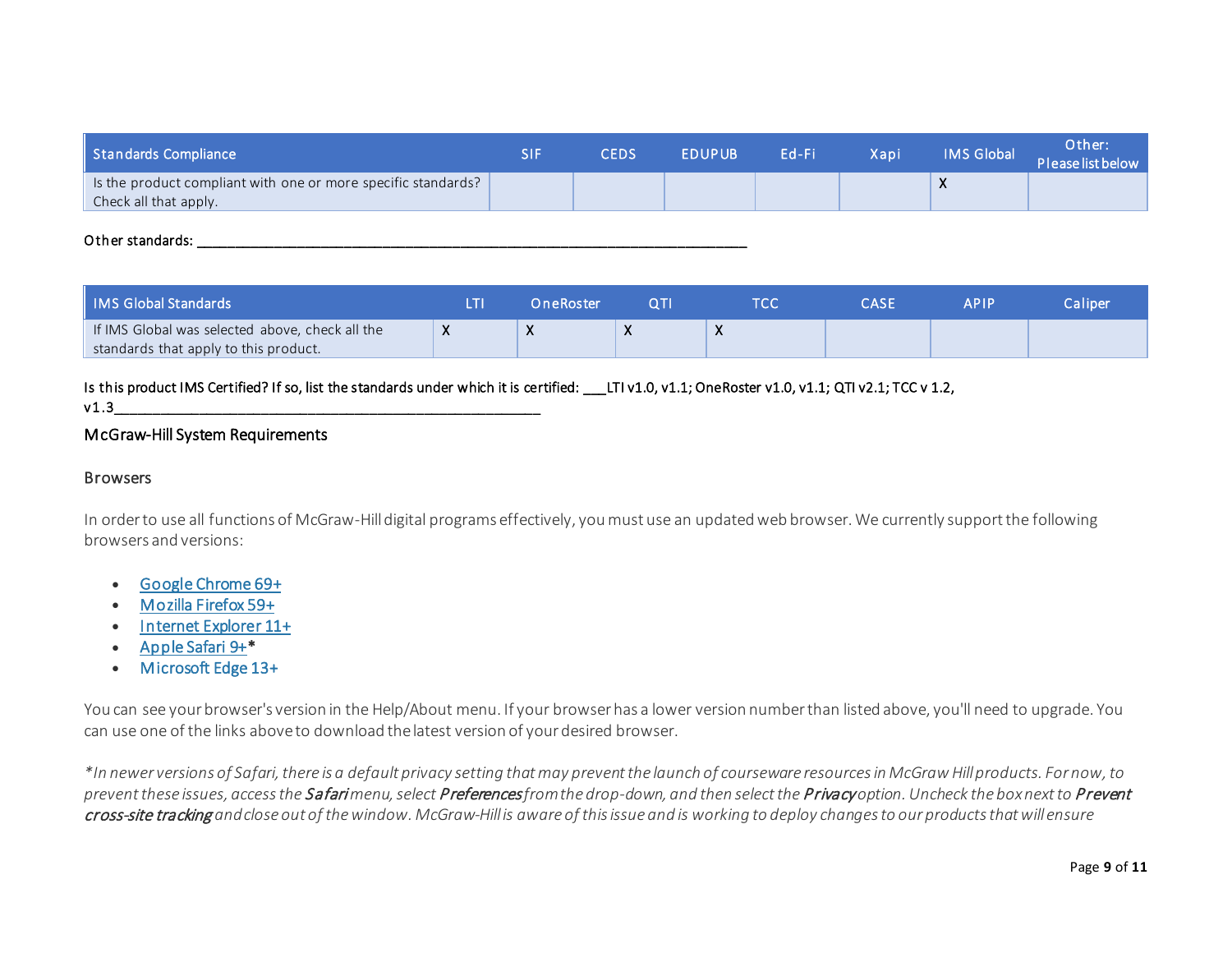*customer impact is minimized.*

#### Screen Resolution

- Resolution of at least 1024 x 768
- Dimensions of at least 9.5 inches

#### Windows

• Windows 7+

#### Mac OS X

• Mac OS X 10.10

#### Chrome OS

- Chrome OS v69
- 2 GB RAM

#### Tablets and Mobile Devices

- $\bullet$  iOS 9+
- Android 5.1+

#### Supporting Technologies

We recommend enabling/allowing the following:

- Adobe Flash
- Browser Cookies
- Javascript
- MP3
- Pop-up windows